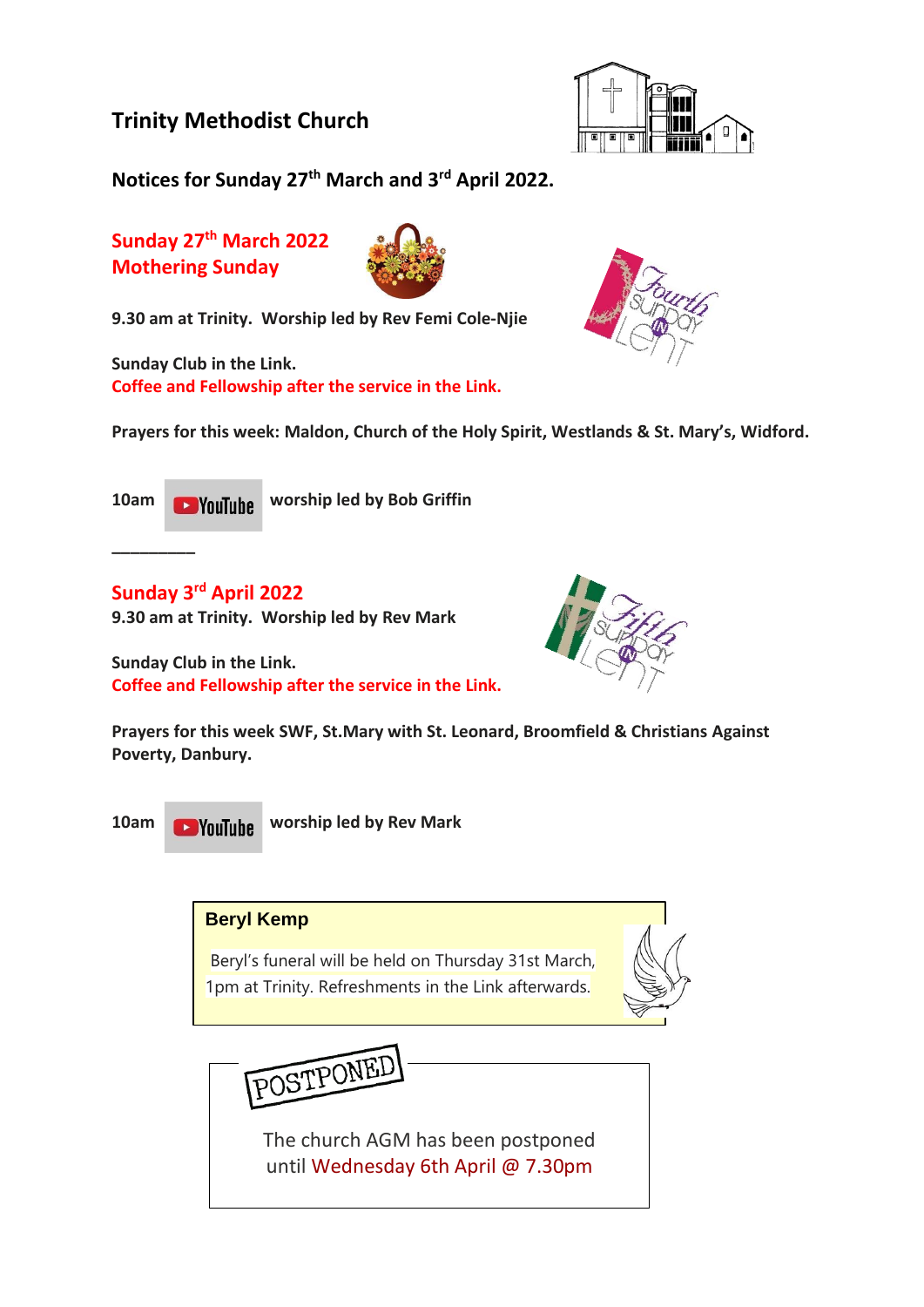

## Dates for your diary:

**Tuesday 29 March and 5 April Lent Study 7.30-9 on zoom (Contact Karen for details.)**

**Thursday 31 March 1pm funeral of Beryl Kemp.**

**Friday 1 April 10am Coffee and Friends in the Link.**

**Saturday 2 April Trinity Methodist Music and Drama Quiz Night 7.15 for 7.30pm (Details below.)**

**Wednesday 6 April 7.30pm AGM** 

**Friday 8 April at 2.30pm. Leonard Windsor: Celebration of Life. Broomfield Methodist Church. All welcome. Refreshments after.**

**Saturday 9th April A Musical Extravaganza at Trinity at 7.30pm. (Details below.)**

**Ukrainian refugee crisis.**

**\_\_\_\_\_\_\_**



The national Methodist Church (the Connexion) is offering guidance and support for those who are considering registering personally for the government scheme (offering accommodation). This support is through **Reset** (a charity supporting communities and refugees: <https://resetuk.org/> )

Friends from a number of churches are also considering collective approaches. These initiatives include working with various charities (e.g. Moulsham Lodge are looking to work with the **Sanctuary Foundation**: [www.sanctuaryfoundation.org.uk](http://www.sanctuaryfoundation.org.uk/) ).

I'm sure you will continue to pray about the best ways in which we as individuals and churches can support those in such need. I'd be glad if we as a Circuit could support each other. Rev Mark.

#### **St. Augustine's Church Lent Appeal**

We are collecting for the DEC Ukraine Humanitarian Appeal and so money will be doubled by the government. I am sure that many people will have already donated to the cause but others may be happy to make a contribution.

As well as sending money we are undertaking a virtual journey from Chelmsford to Kyiv and 'collecting miles' from our friends. We'd like folk to register with us and follow our 'journey' through Lent, watching how far we can reach. Our church website explains it all. [www.staugustinespringfield.org.uk](http://www.staugustinespringfield.org.uk/) Many thanks, Jenny Murphy (St Augustine's Church)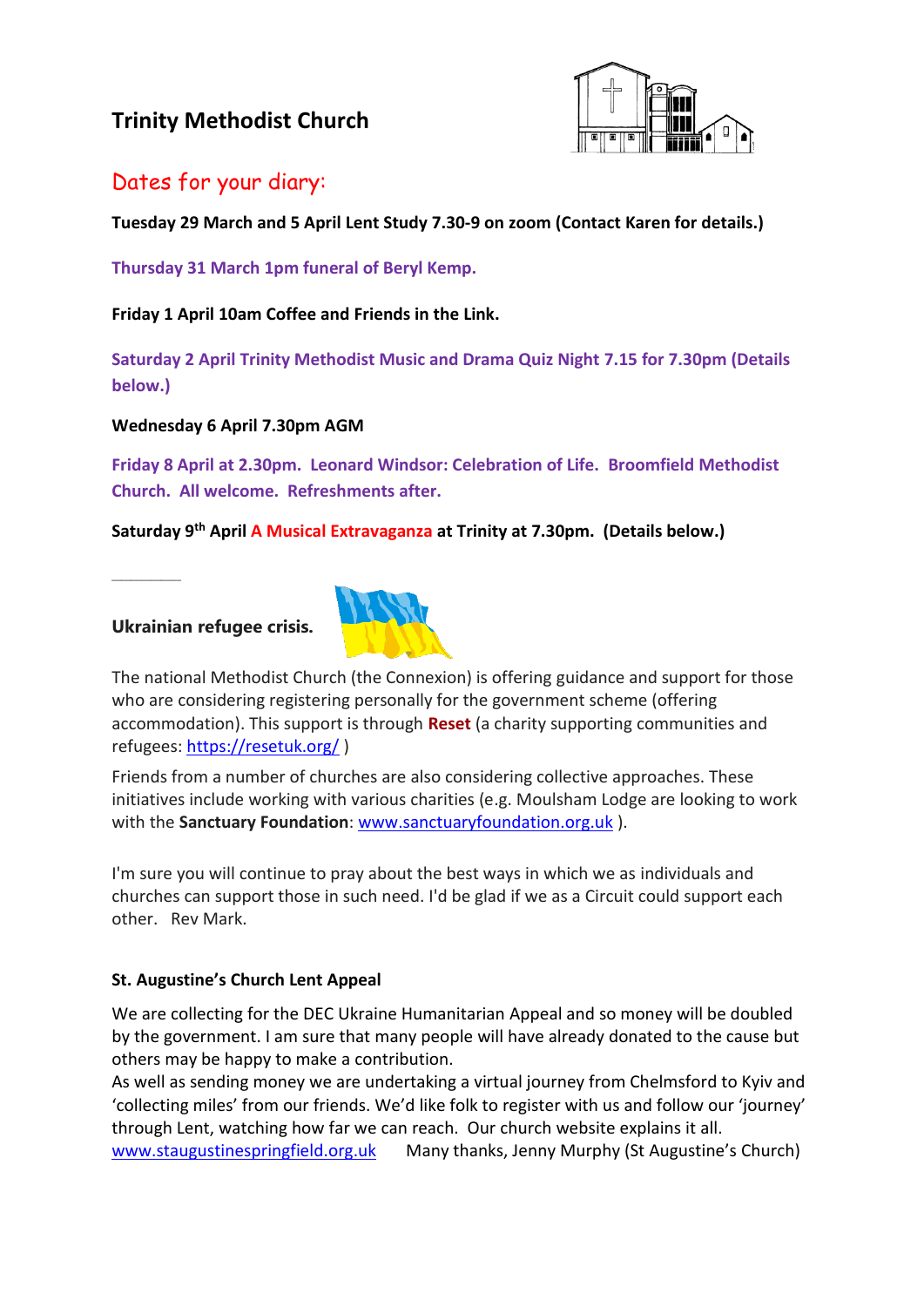

#### **Towards One World**

**\_\_\_\_\_\_\_**

 $\overline{\phantom{a}}$ 

Our new project has now been running for three months. It seems a good time to give a gentle invitation to those of you who have been holding their monthly donations back since we closed the previous project at the end of November.

We are now, of course, giving much needed support (twenty bicycles!!) to Zimbabwean Methodist ministers who may be living in conditions of severe poverty and who yet, on foot, fulfil their ministry, travelling big distances to be with their church members. Donations clearly marked "One World" (and in orange Gift Aid envelopes, if appropriate for you) may be put into the collection bag at any service or may be sent to our church treasurer, Nigel Murrell, at 10a Tower Avenue, Chelmsford, CM1 2PW.

Many thanks for your ongoing support. Jeff Green

**CAN YOU HELP?** Times are changing and I believe that as a circuit we must find ways to support each other if we are to maintain a presence in Chelmsford in years to come. At the moment Broomfield Methodist is the only church still offering Messy Church.

We need to take on a more cohesive way of working as a circuit, and as such, I wonder if there are any of you who are able to help out at these events. Messy happens once a month on a Monday between 3:30-5pm. Throughout



the pandemic we delivered hundreds of Messy packs to families. Because of this, interest in attending has reached an all-time high and we've had to close registration for this month's Messy. Please consider if this is something God might be calling you to and help us to reach these families for Jesus.

Please get in touch with Deacon Ramona for more information. Blessings Ramona

**CHURCH OFFICE OPENING TIMES: MONDAY AND WEDNESDAY 10.00AM-12 NOON**

**APRIL/MAY 2022 TRINITY NEWS PUBLISHED NEXT SUNDAY 3 RD APRIL.**

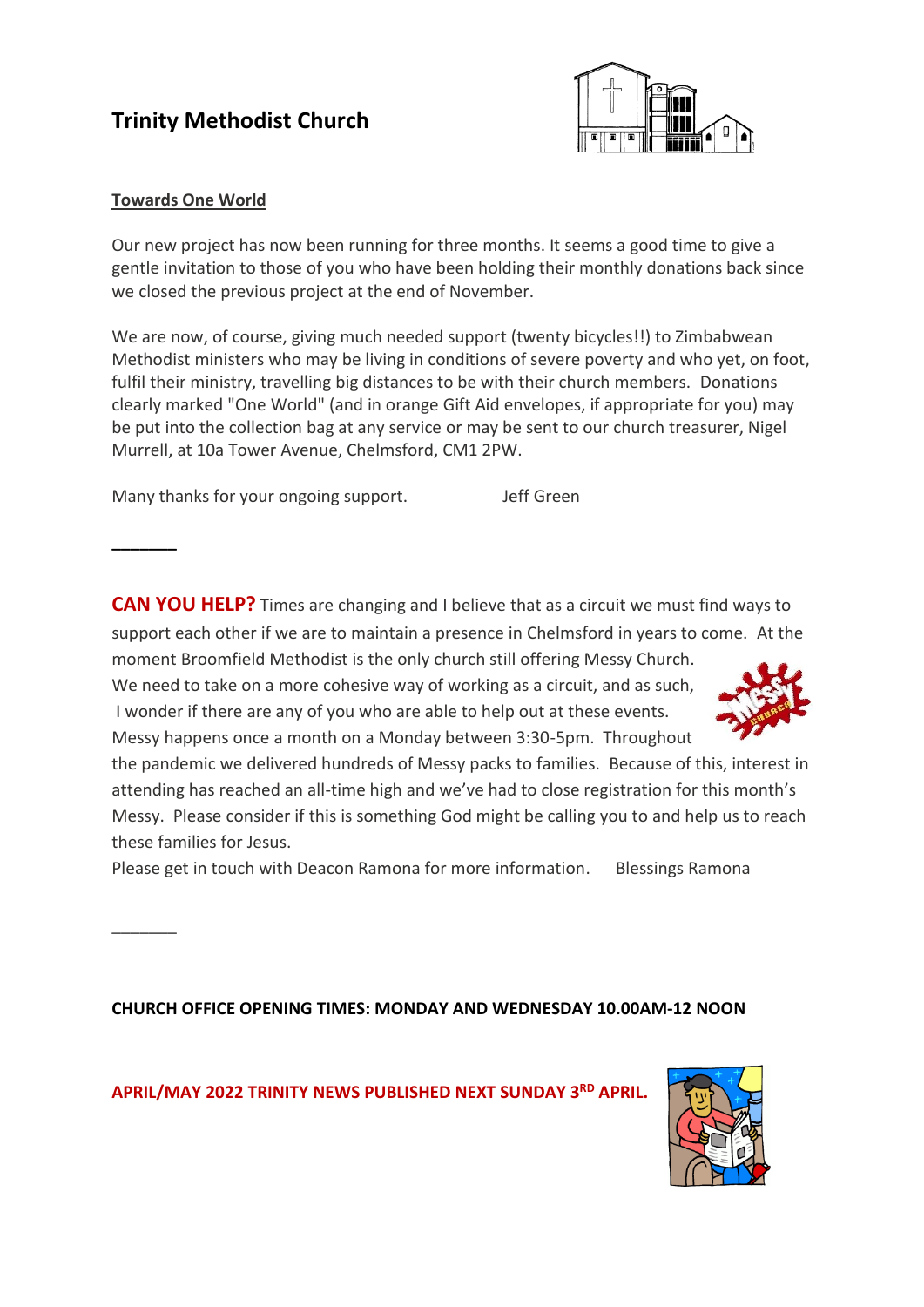



# **TRINITY METHODIST MUSIC AND DRAMA QUIZ NIGHT BEAULIEU PARK COMMUNITY CENTRE 17 Centenary Way, Chelmsford, CM1 6AU SATURDAY 2nd APRIL 2022 7.15pm for 7.30pm START TICKETS (including Ploughman's Platter) £10.00 from Janet Wintle – 01245 252146 or [wintydad@hotmail.com](mailto:wintydad@hotmail.com) You are welcome to bring your own nibbles and drinks.**

### **A Musical Extravaganza.**

**Tickets available from Trinity Office Monday and Wednesday 10am-midday. Or email Karen to reserve and pay cash on the night. Cheques payable to Trinity Methodist Church**



**to get your tickets.**



Cheimsford Foodbank is overseen by Oasis Cheimsford Ltd, a company limited by guarantee.<br>Registered in England number: 7685257. Registered charity number: 1144804.